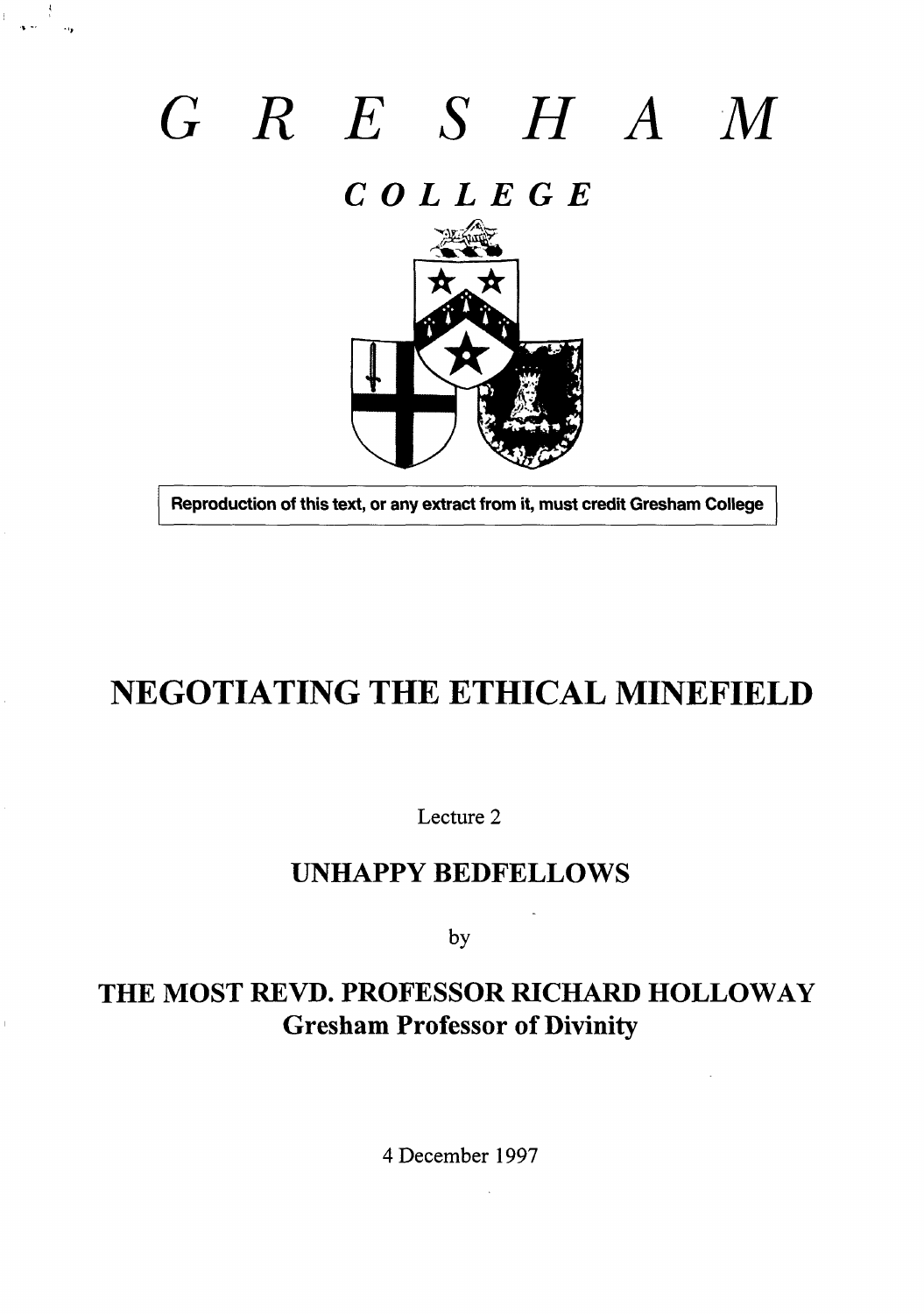#### **Neaotiatina The Ethical Minefield**

 $\epsilon$  ,  $\epsilon$  ,  $\epsilon$ 

II

#### Unhappy Bedfellows

This lecture will be mainly about sex, but I am not sure whether to start with philosophy or poetry, with Schopenhauer or Betjeman. Poets, afier all, have written more about sex than philosophers. In fact, Schopenhauer is the only major philosopher to have addressed the subject, apart from Plato, who, as Schopenhauer dismissively observed, confined his discussion "to the sphere of myths, fables, and jokes, and for the most part concerns only the Greek love of boys". <sup>1</sup> Schopenhauer does not seem to have had a strong sense of humour, so I suspect he missed some of the point in Plato, and sex is such a baffling subject that "myths, fables and jokes" constitute as good an approach as any other. Nevertheless, it is probably true that Schopenhauer's section on The Metaphysics of Sexual Love in his master work, "The World as Will and Representation", is the first purely philosophical approach on offer. Even so, I am reluctant to start there, because it would be too earnest an introduction to a subject that is daunting enough. So I'll start with poetry, but not yet with Betjeman, though I'll come to him in a minute.

Shakespeare said just about everything that could be said on the subject. We get from him a compassionate view, a strong sense of the helplessness of humanity before this powerfil force. It is true he chronicles the comic follies and delusions of love, as well as its tragic cost. But we have to remember that he was not only the great genius who observed with sorrow and love the antics of the poor human player thrust upon the stage of life, he was himself touched with our infirmities. He, too, was a lover, and I want to begin with that exasperated cry of his in sonnet 129.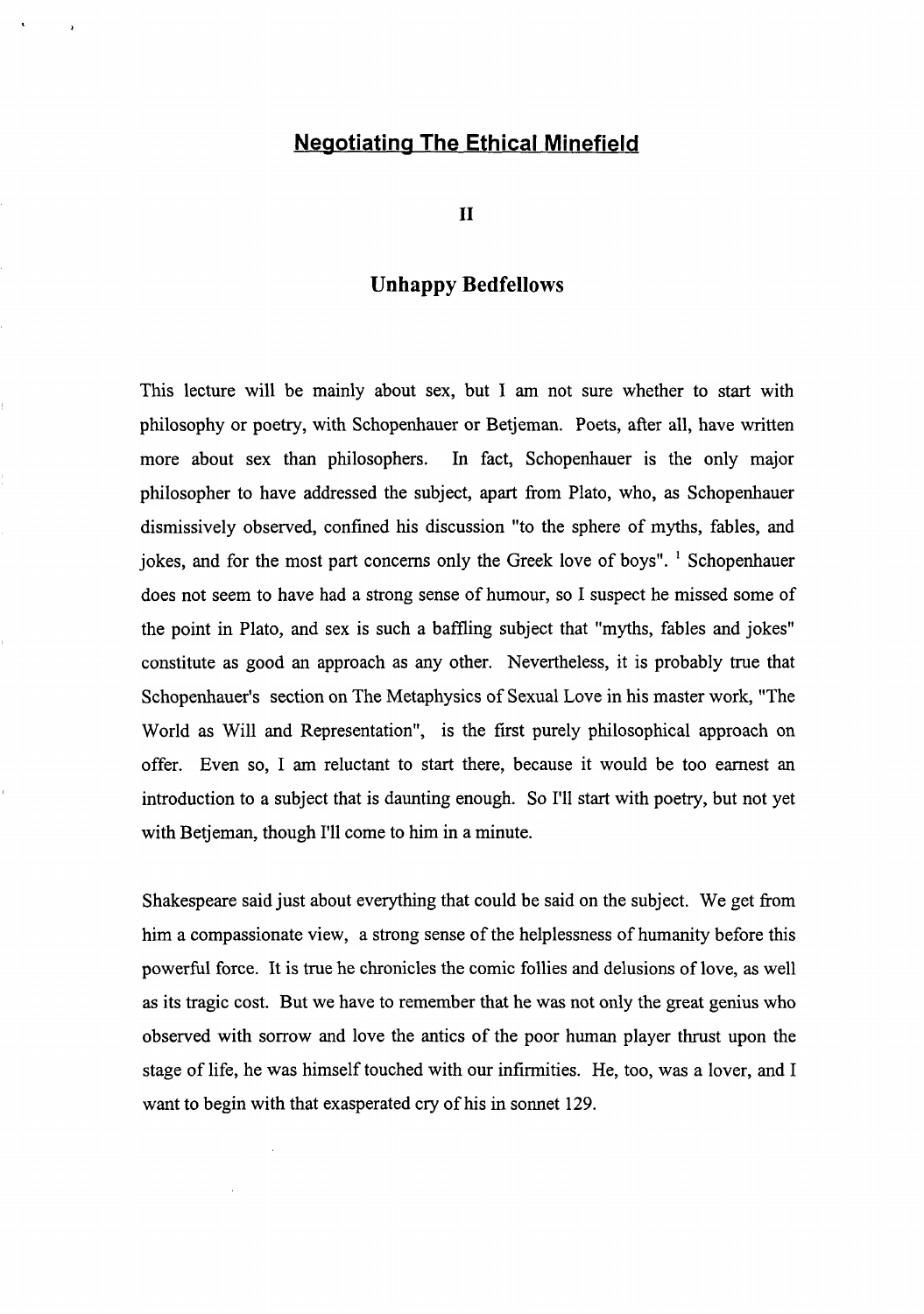*The expense ofspirit in a waste ofshame Is lust in action; and till action, lust Is perjur'd, murderous, bloody, full of blame, Savage, extreme, rude, cruel, not to trust; Enjoyed no sooner but despised straight; Past reason hunted; and no sooner had, Past reason hated, as a swallow'd bait, On'purpose laid to make the taker mad; Mad in pursuit, and in possession so; Had, having, and in quest to have, extreme; A bliss in proo\$ - andprov'd, a very woe; Before, a joy propos 'd; behind, a dream. All this the world well knows; yet none knows well: To shun the heaven that leads men to this hell.*

Schopenhauer does not quote this sonnet, but he would have approved the sense of powerful irrationality it radiates, the sense that we are in the grip of a force we cannot control, that is indifferent to our happiness and is interested only in its own ends. We shall see what philosophy makes of it in a minute, but let us turn to Betjeman to capture a more wistful, less damning note. In a celebrated television interview at the end of his life, sitting in a wheel chair, wrapped up against a chill Cornish wind, Betjeman was asked what he regretted most about this life: "Not having more sex", he replied. One got a sense of someone who had denied himself the pleasures of sexual love for abstract, probably religious reasons, looking back and wondering what all the fiss had been about and whether the denial had been worth it. Certainly, he was brilliant at capturing the longings of innocent lust, those heart-stabbing moments of awareness when we are pierced with desires that come upon us like sorrow. Here's my favourite. It's called, wistfilly, *Senex.*

*Oh would I could subdue the flesh Mich sadly troubles me! And then perhaps could view the flesh*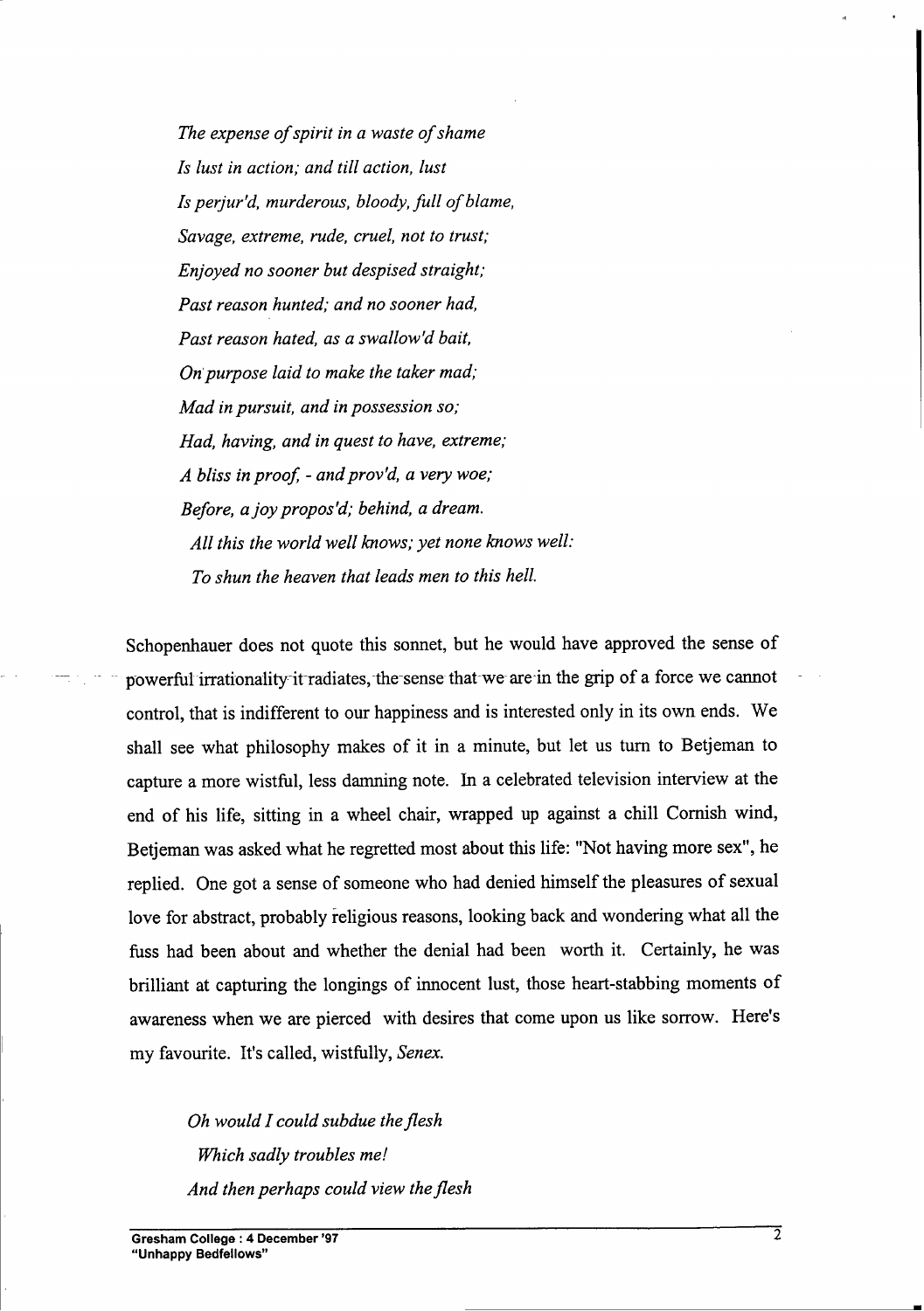*As though I never knew the flesh And merry misery*.

*To see the golden hiking girl With wind about her hair, The tennis-playing, biking girl, The wholly-to-my-liking girl, To see and not to care.*

*At sundown on my tricycle I tour the Borough 5 edge, And icy as an icicle See bicycle by biqcle Stacked waiting in the hedge.*

*Get down from me! I thunder there, You spaniels! Shut your jaws! Your teeth are stufed with undewear, Suspenders torn asunder there And buttocks in your paws!*

*Oh whip the dogs away my Lord, f hey make me ill* with *lust. Bend bare knees down to pray, my Lord,' Teach sulky lips to say, my Lord, That flaxen hair is dust.* 

Betjeman was a kind man, so there is compassion in what he calls his "merry misery" over sex. He was struggling, but the struggle did not turn ugly; he did not, like many ascetics, become a hater, the kind of man who condemns in others what he struggles with in his own nature. That's the religious inversion, the root of the sexual pessimism that so disfigures the history of Christianity. Betjeman was in touch with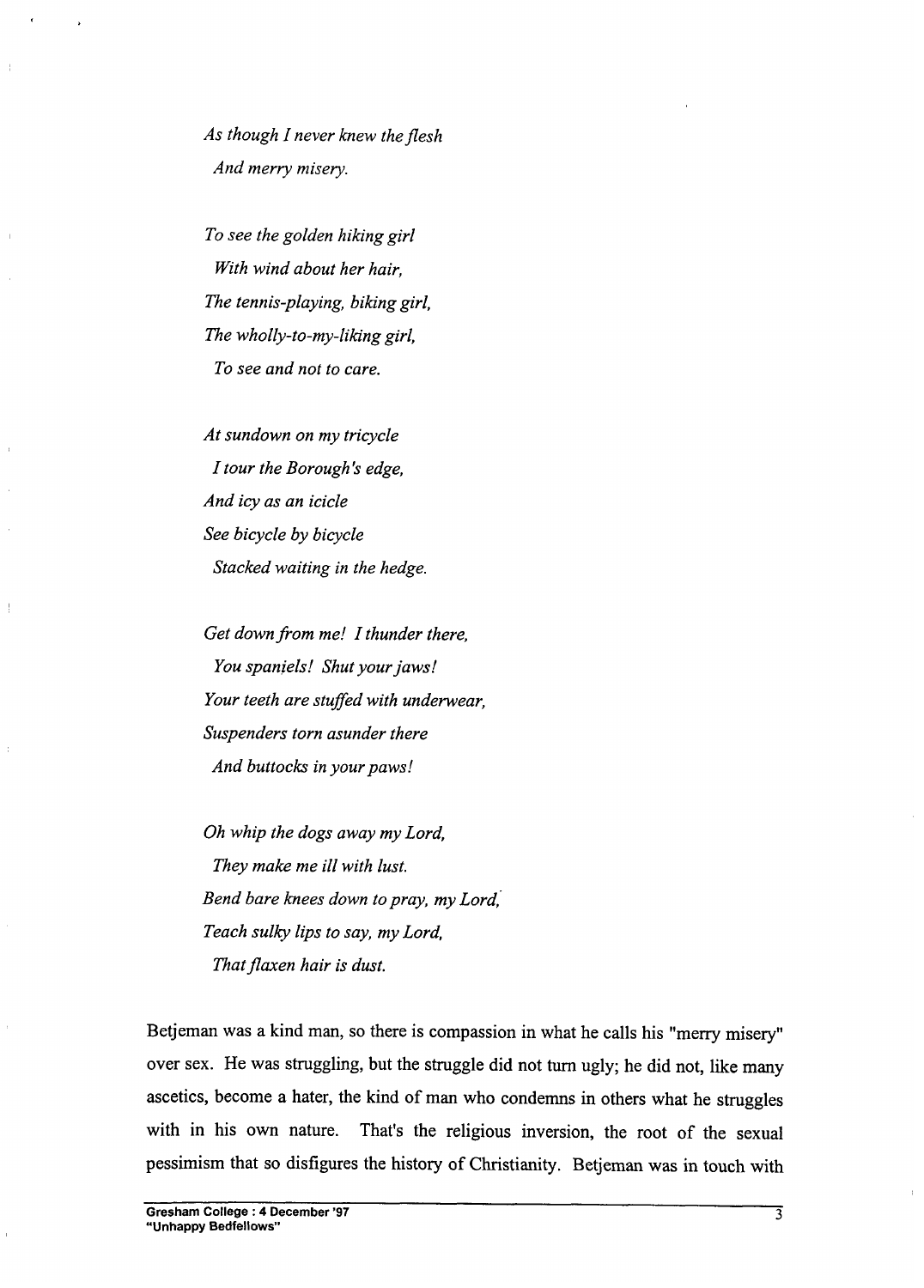his desires, had pity for them, though he tried to make them go away, by resorting to the prayer of detachment: *Teach sulky lips to* **say,MyLord,Thatflaxen***hair is dust.* Of course, he knew well that it is the very transience of the objects of our love that most moves and compels us, because we are reaching through them to what lies beyond. And that provides us with a convenient way of returning to Arthur Schopenhauer.

It is very easy to fault Schopenhauer on the detail of his analysis, to be irritated or amused by his fussier opinions, but he seems to me to have got to the heart of the problem with great clarity. What draws two individuals together is the will-to-live of the whole species. In order to do this, nature attains her aim by planting in individuals a certain delusion, so that what in truth is merely a good thing for the species seems to the lovers to be a good thing for themselves. They serve the species under the delusion that they are serving themselves. He writes: *"In this process a mere chimera, which vanishes immediately aftemards, floats before him, and, as motive, takes the place* of *a* reality. This delusion is instinct. In the great majority of cases, instinct is *to--be regafded=th~=nse-of the-species which presents to the will what is useful to it". 2 So* sexual love is a necessary ruse practised upon individuals by the species in order to ensure the life of the whole. It is here that Schopenhauer comes closest to the Shakespeare of Sonnet 129. *"Everyone who is in love will experience an extraordinary disillusionment after the pleasure he finally attains; and he will be astonished that what was desired with such longing achieves nothing more than what every other sexual satisfaction achieves, so that he does not see himself very much benefited by it. That desire was related to all his other desires as the species is to the individual, hence as the infinite to something finite. On the other hand, the satisfaction is really for the bene\$t only of the species, and so does not enter into the consciousness of the individual, who, inspired by the will of the species, here served* with every kind of sacrifice a purpose that was not his own at all. Therefore, after the *consummation of the great work, everyone who is in love finds himself duped; for the delusion by means of which the individual was the dupe of the species has disappeared".* <sup>3</sup>If you are finding this unduly pessimistic, reflect for a moment on the intoxicating madness of being-in-love, that state of idealised projection when we do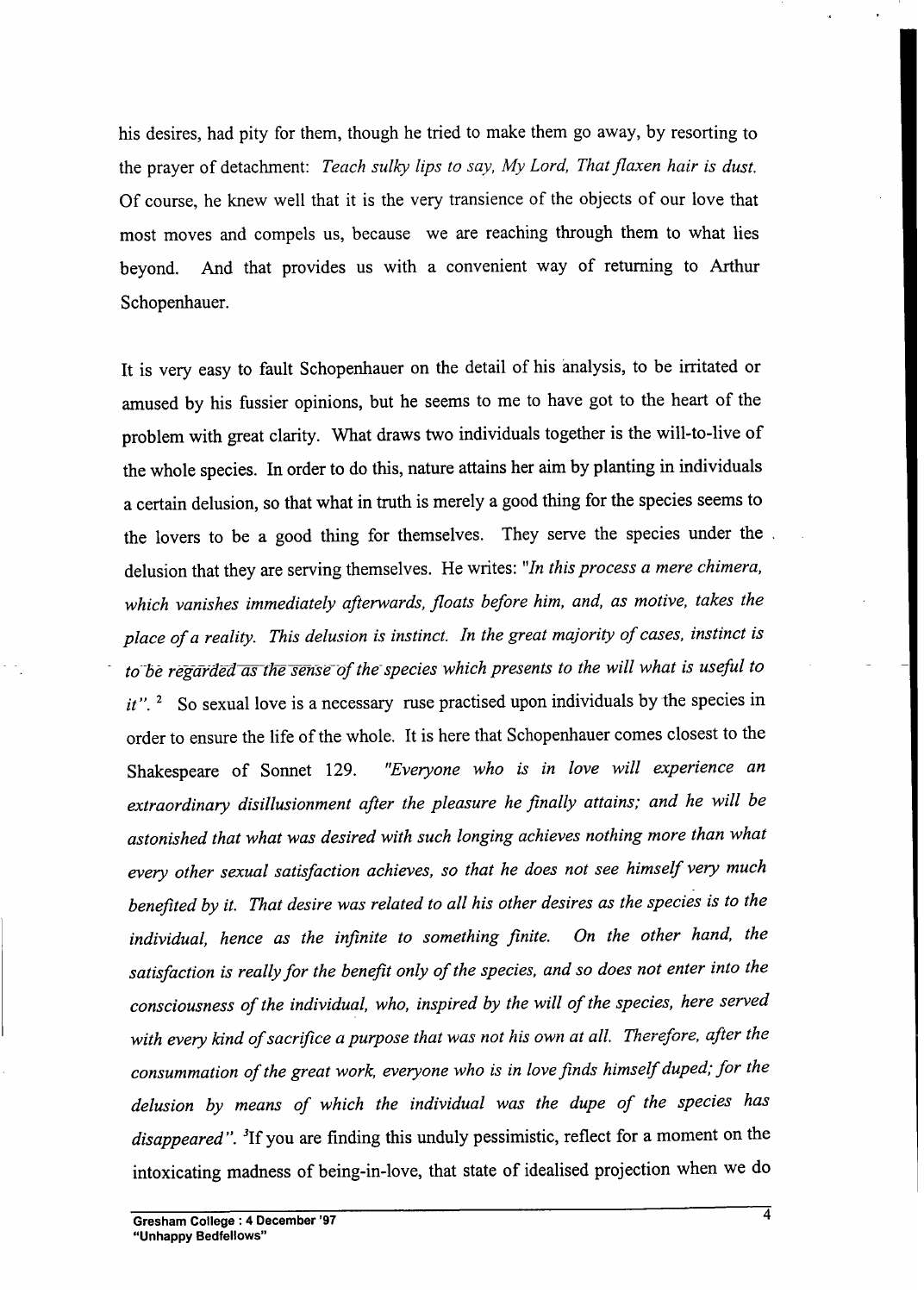not see the beloved as others see her, but only in the light of the magic delusion itself. That is why Schopenhauer believes that friendship rather than passion is a better basis for marriage, and we would probably all agree, but who would want to live completely without passion? Well, as we shall see, lots of people would, precisely because they do not like abandoning control, no matter what the will-to-live of the species might be. But passion needs no recruiting agent. It dominates the headlines, making fools of the great and the good, breaking hearts, damaging lives, distorting the judgement of good people, prompting them to irrational actions and reckless affairs that destroy their own peace, so that, in Paul's words, they no longer understand their own actions, for the good that they would they do not, while the folly they would avoid they fall headlong into. In a purple passage Schopenhauer offers us an insight that deconstructs the poetry of love, telling us that the longings of lovers "are the *sighs of the spirit of the species, which sees here, to be won or lost, an irreplaceable means to its ends, and therefore groans deeply. ~e species alone has infinite llfe, and is therefore capable of injnite desire, infinite satisfaction, and infinite sufferings. But these are here imprisoned in the narrow breast of a mortal; no wonder, therefore, when such a breast seems ready to burst, and can find no expression for the intimation of infinite rapture or infinite pain with which it isfilled. fiis, then, affords the* material for all erotic poetry of the sublime kind, which accordingly rises into *transcendent metaphors that soar above all that is earthly". 4*

He tells us that the species wages war with individuals and their moralities. It knows no morality except its own will-to-live, so that it has no scruple about over-riding our happiness and well-being, because the species has a closer and prior right to us than has the individual. <sup>5</sup> This was why the ancients personified the genius of the species as Cupid, a malevolent, cruel, and ill-reputed god, in spite of his childish appearance, who is a capricious, despotic demon, yet lord of gods and men, whose attributes are a deadly dart, blindness and wings. Cupid's arrows strike us with desires that are blind not only to the actuality of the beloved, whom we observe through a haze of delight

',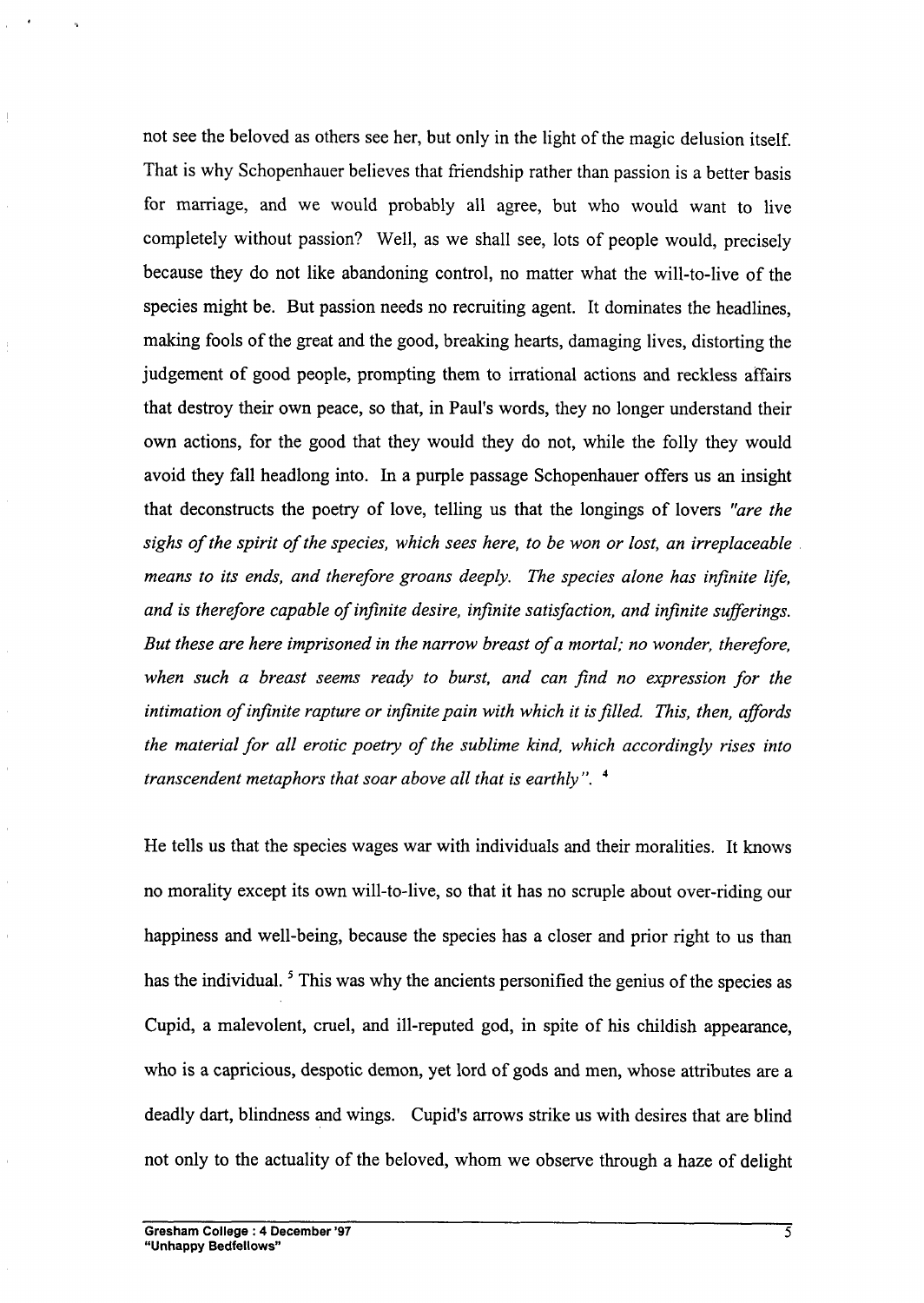and longing, but to the consequences for our own peace of mind and heart. Cupid cares for none of these things, cares nothing for us; he does his work and flies away.

This account of the power of our sexuality fits well with Nietzsche's understanding of the human predicament as a consequence of humanity's sundering from its animal past. If the species did its relentless work only through unconscious creatures, animals, there would be no moral anguish, no moral struggle, there would simply be the life force, the will-to-live of Schopenhauer, relentlessly expressing itself. In us, however, that process has become conscious, has started observing. itself, has, in Nietzsche's words, given itself a bad conscience. And this is the origin of morality, this need to find some kind of balance between instinctive and intentional life, between the drive of the species and the consciousness of the individual. I suspect that our longing for some kind of contentment is at the root of the invention of sexual morality. We recognise that living unintentionally, letting old Cupid have his way with us without resistance, breeds tragedy as well as joy, pain as well as pleasure. This is why all cultures develop some kind of sexual ethic. The important thing to notice here, particularly when we come to think about the Christian angle on sexuality, is that in most cultures the sexual act is seen as morally neutral in itself, so the problem lies not with sex as such but with its tendency to excess and disorder. In Michel Foucault's unfinished history of sexuality much light is thrown upon the differences and similarities between classical Greek thought and Christian doctrine.<sup>6</sup>In the later Christian attitude to the flesh, sexual pleasure was itself the root of evil, because it derived its force from the Fall and was, according to some, the very means that transmitted original sin, the maculate conception. For some of the Fathers sex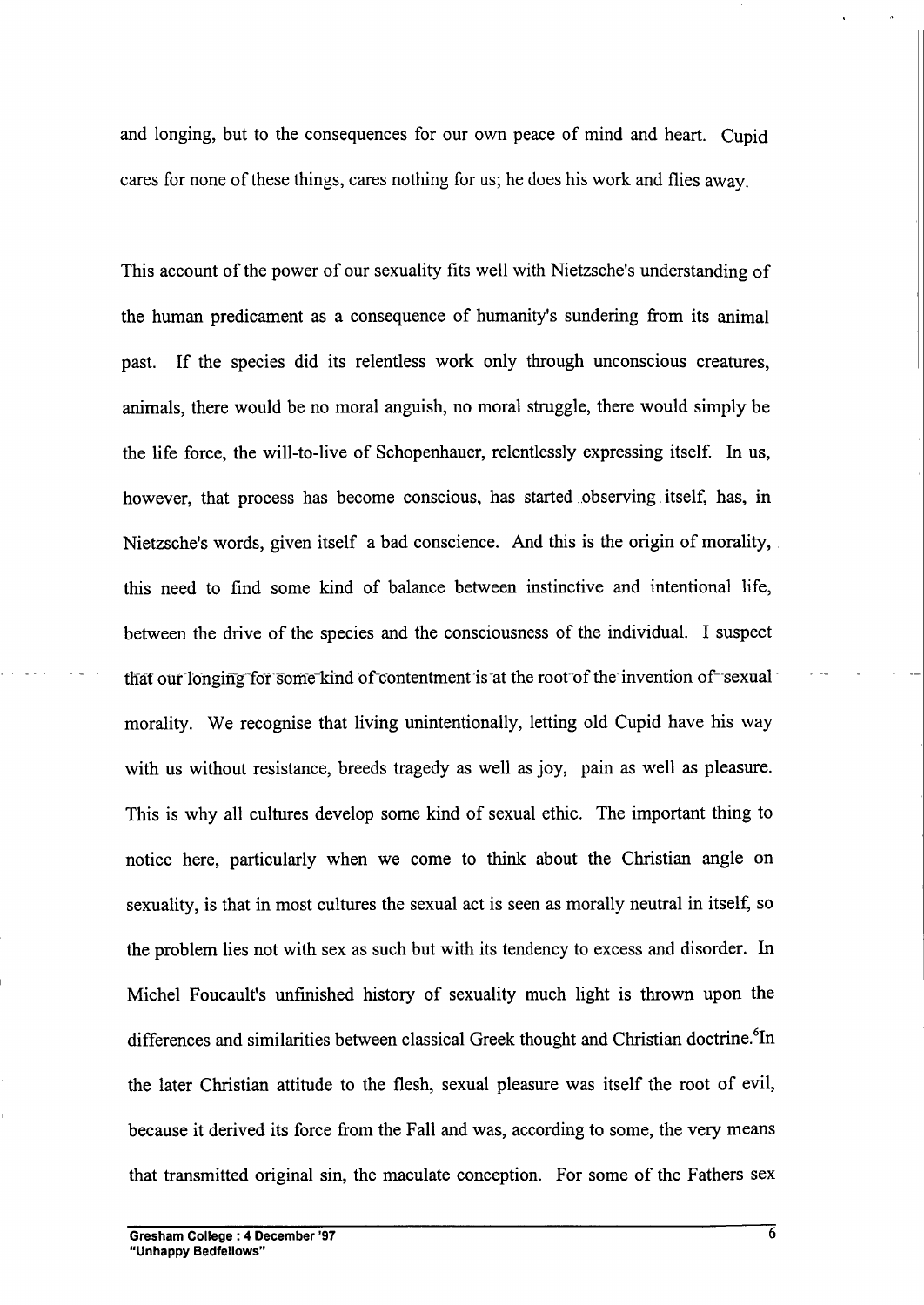would not have been a pleasure, and therefore not a problem, before the Fall. Adam and Eve would have conjugated without passion, if the serpent had not tempted the first woman to eat of the forbidden fruit. There are myths in other cultures that try to account for the force and variety of sexual attraction, but the developed Christian understanding of the myth of the Fall is distinctive, because it renders sex problematic in itself. It might be usefil to compare it to the need to eat, for instance. It is obvious that eating can become a modality that expresses human pathology and need. Some people eat to excess; some people suffer from complex eating disorders; some people use eating as a kind of emotional compensation. Most of us would accept the need for some kind of ethic of eating that would balance the importance of eating for health. and survival with the dangers of eating the wrong thing or eating to excess or not eating enough. Part of that ethic is an aesthetic of eating, witnessed to by the popularity of cookery books and television programmed. We do not see eating as problematic in itself, though we recognise that the human genius for pathologising nature applies here as well. The distinctive thing about the Christian ethic of sexuality is that, in one of its dominant forms, it sees the sex drive itself as uniquely expressive of human sinfuhess, the very vehicle that transmits the virus of sin through history.

More fatefilly, it has held woman to be the primary agent of the Fall and the continuing means through which its deadly consequences are transmitted. This is all made brutally explicit in the *Malleus Maleficamm,* or "Hammer of the Witches", a handbook for inquisitors written by two Dominican friars in 1486. In the first part of their book the authors explain why women are more prone to witchcraft than men. They quote the book of Ecclesiasticus, from the Apocrypha, chapter 25, on the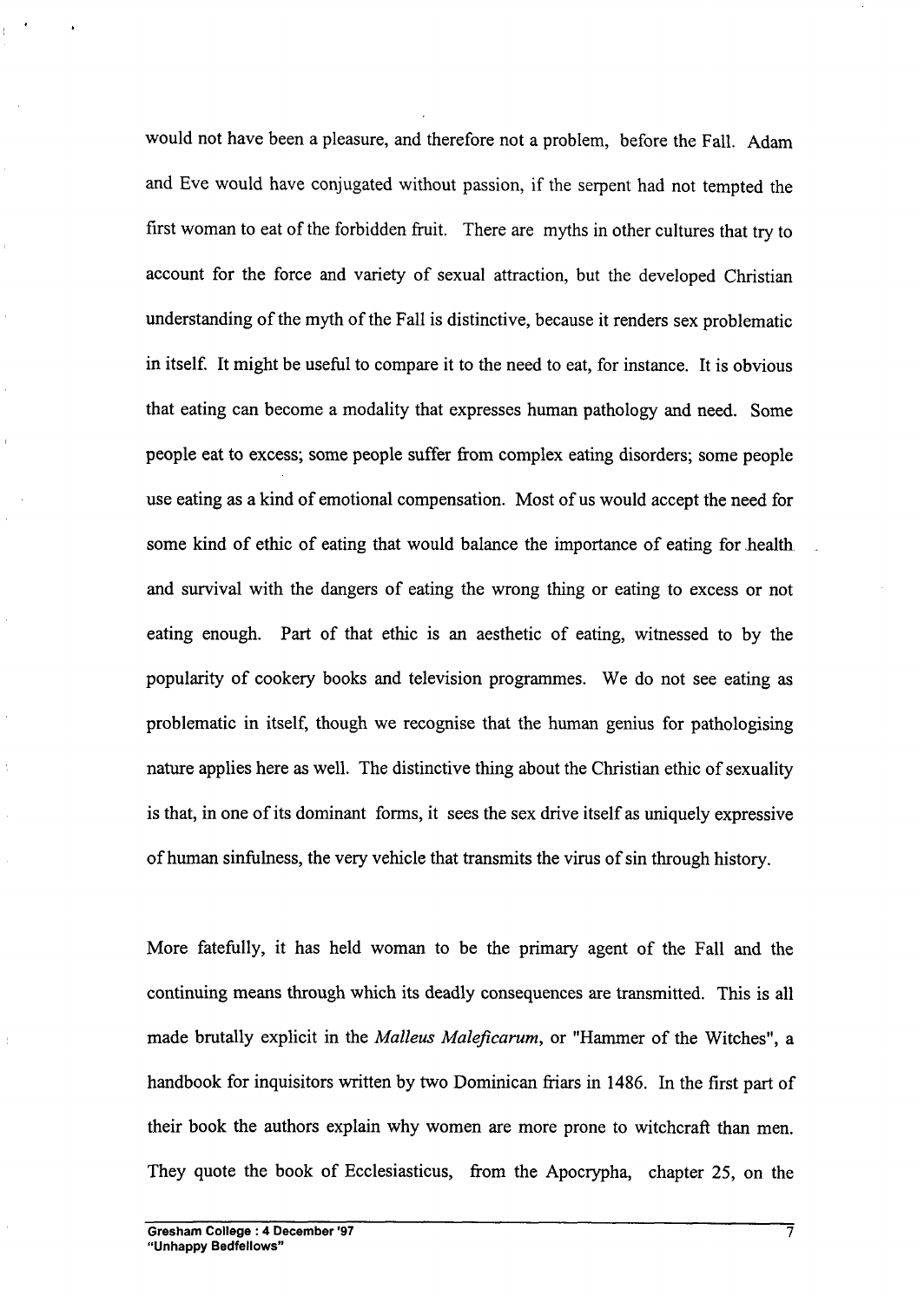inherent wickedness of women. Then they quote the famous mysoginistic rant of Chrysostom: *mat else is woman but a foe to friendship, an inescapable punishment, a necessary evil, a natural temptation, a desirable calamity, a domestic danger, a delectable detriment, an evil of nature painted with fair colours!* They note that when they are talking about women in this way, they are really talking about sex, for which woman is a convenient metaphor. But after this momentary lapse into realism, they really get into their stride: *If the world would be rid of women, to say nothing of witchcraft, it would remain proof against innumerable dangers... .I have found a woman more bitter than death. ..and as the sin of Eve would not have brought death to our souls and body unless the sin had afterward been passed to Adam, to which .he was tempted by Eve, not by the devil, therefore is she more bitter than death. More bitter than death, again, because that is natural and destroys the body, but the sin -— which -arose-from-woman-destroys the soul -by depriving it of grace, and delivers- the body up to the punishment for sin. More bitter than death, again, because bodily death is an open and terrible enemy, but woman is a secret and wheedling enemy.* And in case we have missed the point, they add: *All witchcraft comes from carnal lust, which in woman is insatiable. " 7*

This poisonous nonsense is in marked contrast to the comparative sanity of the classical Greek understanding of sexuality. It is well-known that Christianity derived its most formative and important theological vocabulary from Greek philosophy. It also derived many of its ascetical practices from classical culture, as well as its passion for discipline and restraint; fatally, it informed the practice with a different motive. According to Foucault, for classical Greek thought sexuality was potentially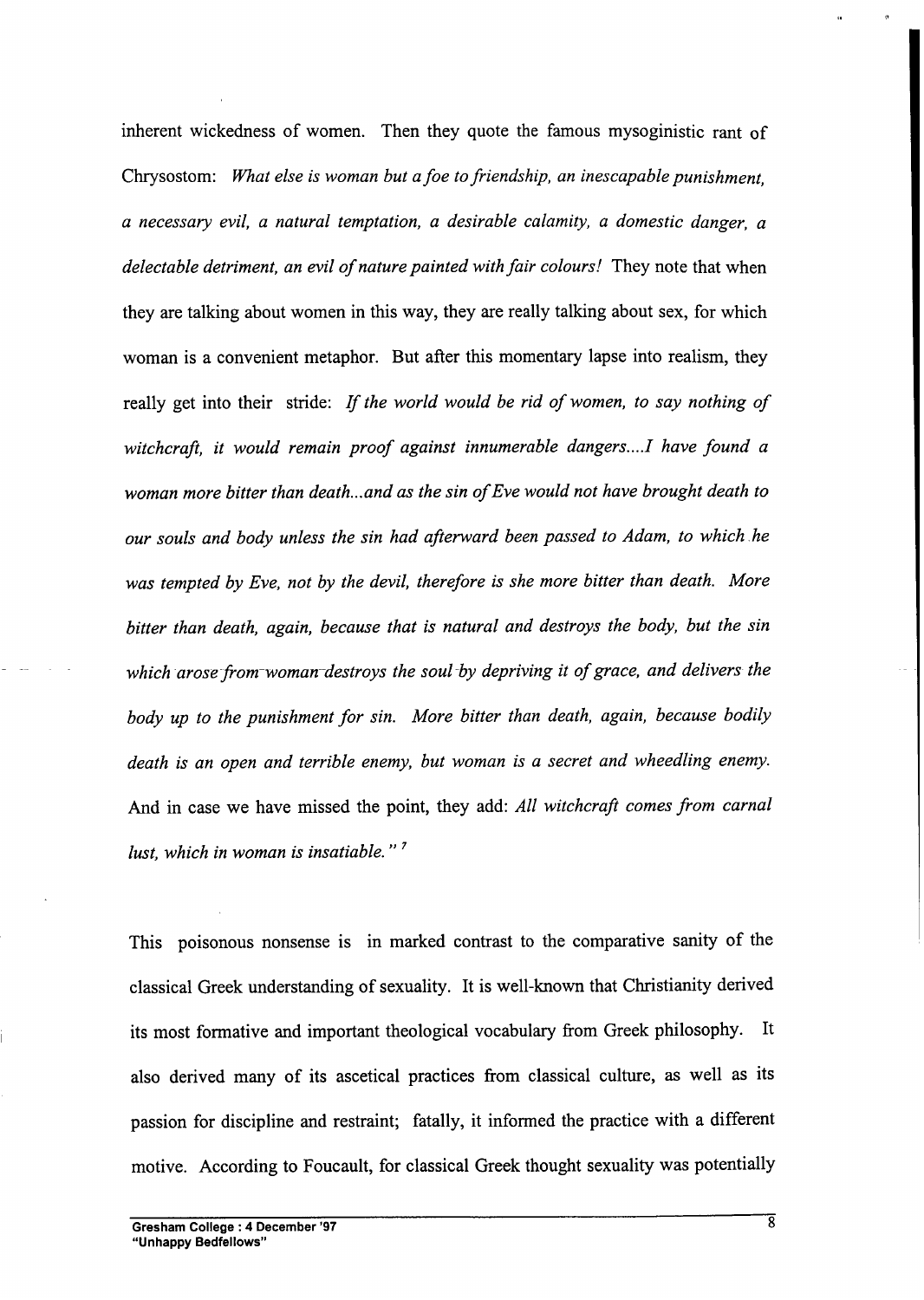excessive by nature, so the moral question was how to control it, how to regulate its economy in an appropriate way. The regulated sexual economy was not achieved by an universal legislation that permitted or forbade certain acts, but rather by the achievement of an art of living that involved the individual in a battle with the self to achieve dominion of the self over the self. This kind of self-overcoming was freely chosen for the sake of the self, just like any other discipline. It was not characterised by that particular anguish we find in the Christian struggle with sexuality, which loads it with such significance that it creates an ethic of anxiety and suspicion. The Greek regimen was not organised on a principle of what was permitted and what was forbidden. The sexual act was not considered as a licit or illicit practice that had to be validated by certain external criteria. It was viewed as an activity that could be more or less pernicious in its consequences and should therefore be controlled and ordered. It was a practice that demanded reflection and prudence, so it was not so much a question of right and wrong as one of more or less. <sup>8</sup> This strikes me as such an obviously sane approach that I wonder why Christianity, which took so much from Greek thought, did not follow its usual practice here and lifi the best that was going from the surrounding culture. What happened back there that caused Christianity to make such a fateful turning and is it possible to rethink the whole subject?

To begin with, we have to exonerate the Bible. In my next lecture I shall make a plea for a more relaxed attitude to scripture and its authority for Christians, but it is only fair to point out that we probably read more into the Bible than we get out of it. There really is no single, discernible point of view to be found there, and what we do discover is ofien difficult to interpret because we are so far from its original context.

,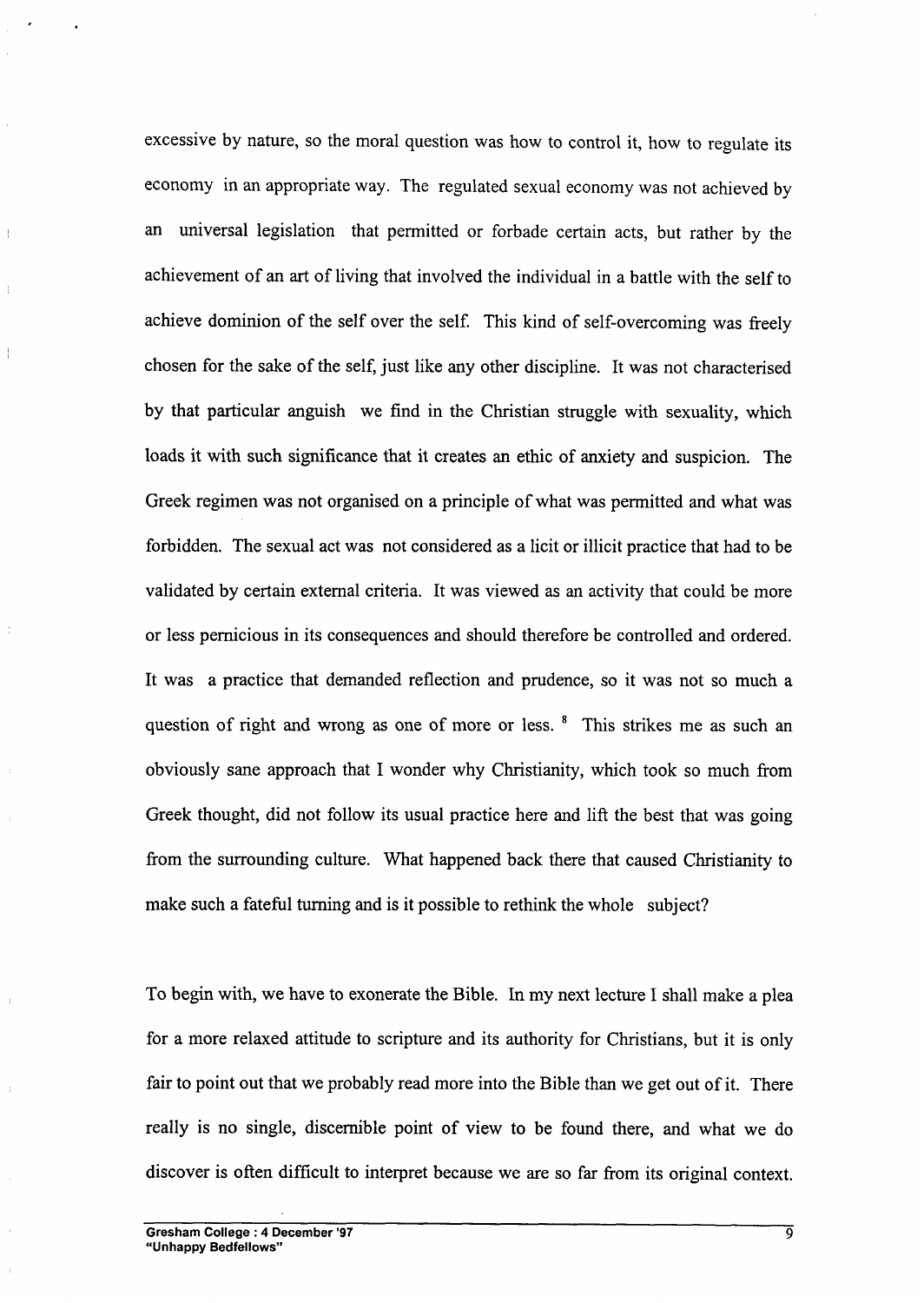The Old Testament, like Homer and Shakespeare, mirrors its times and customs and does not seem to have any particular line on sex, as such, at all. Gradually a priestly editorial line takes over that retrojects into the text an official interpretation of the earlier narratives, but the original material still sits there with its own primitive integrity intact. There are moving love stories and horrifying rapes, detailed descriptions of incest and matter-of-fact accounts of prostitution, tales of seduction and sexual revenge. Many types of relationship are recorded with a detachment that suggests that sex was accepted as a powerfil reality that could certainly destroy harmony, but was itself no more morally problematic than the weather.

When we turn to the New Testament there is not much material to work on and none of it is systematically expounded. We look in on an emerging tradition, but there is -little that would suggest the-fatefil-turn it would take in later centuries; Much of what Paul says seems to be governed by his expectation of the imminent return of Christ and the end of the world. There was little point in developing a detailed ethic for human institutions and relationships that would soon be brought to an end. We probably have to exonerate Paul of the charge of misogyny, though some of the things he wrote are certainly capable of being interpreted in a sexist way. "Stick it out where you are", was his message, "because the time is shorter than you think". There is even less about sex in the gospels and what we find there is capable of many interpretations. Unfortunately, since later generations of Christians loaded sexuality with such terrifying significance, it is almost impossible to read the few texts there are in the New Testament on the subject except through the prism of their suspicion and hatred. If you doubt that claim, meditate on the following paradox. If we are to treat

.-

.,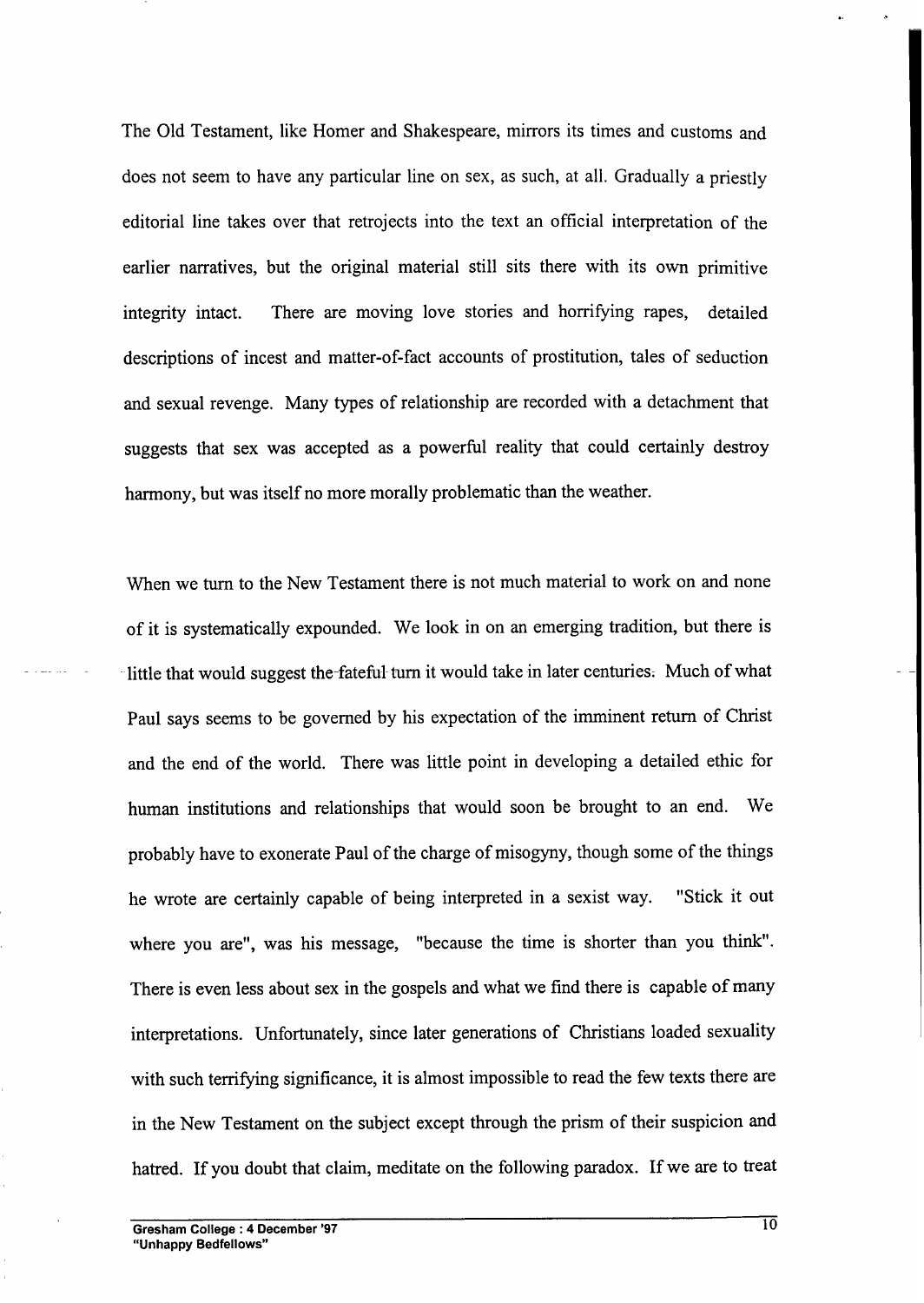the Bible as a law book for all generations, an approach I would argue against, anyway, why are we so keen to apply its alleged strictures against sexuality with such seventy, while largely ignoring its much fiercer strictures against wealth and the damaging consequences of its pursuit, not only on ours soul's health but on the lives of others? Why do we strain at the gnat of sexuality while swallowing camels laden with riches? Why are Church synods not riven with debate and threatened with schism over the Church's possession of riches? Why do rigorist clergy not break off communion with their bishops, because they live in palaces and are comfortable parts of the power structure, rather than because of their attitude to the intricacies of human sexual relationships? There clearly is a hidden agenda here, but there also seems to be a fairly straightforward account of where it came from.

According to Laurence Osborne's book on sexual pessimism, *The Poisoned Embrace*, somewhere between the Old and New Testaments and the Early Fathers a strange anxiety entered Christianity's attitude to human sexuality. It came from the cult of Gnosticism, against which Catholic Christianity increasingly had to define itself. As is ofien the way in these titanic struggles, the Church absorbed as much as it rejected of its great opponent's ideas, very much in the way New Labour, in its struggle for power, adopted many of the policies of its Conservative enemy. According to Hans Jonas, Gnosticism was the result of the fusion of three traditions: Hellenism, the margins of Judaism, and Persian Zoroastrianism. *Hellenism provided the frame and much of the language. Judaism provided the mythological garb and the monotheism. And from the Persian root came Gnosticism 5 extreme dualism, its eschatological judgement and its pessimistic fatalism. " 9* Though very different in outlook, New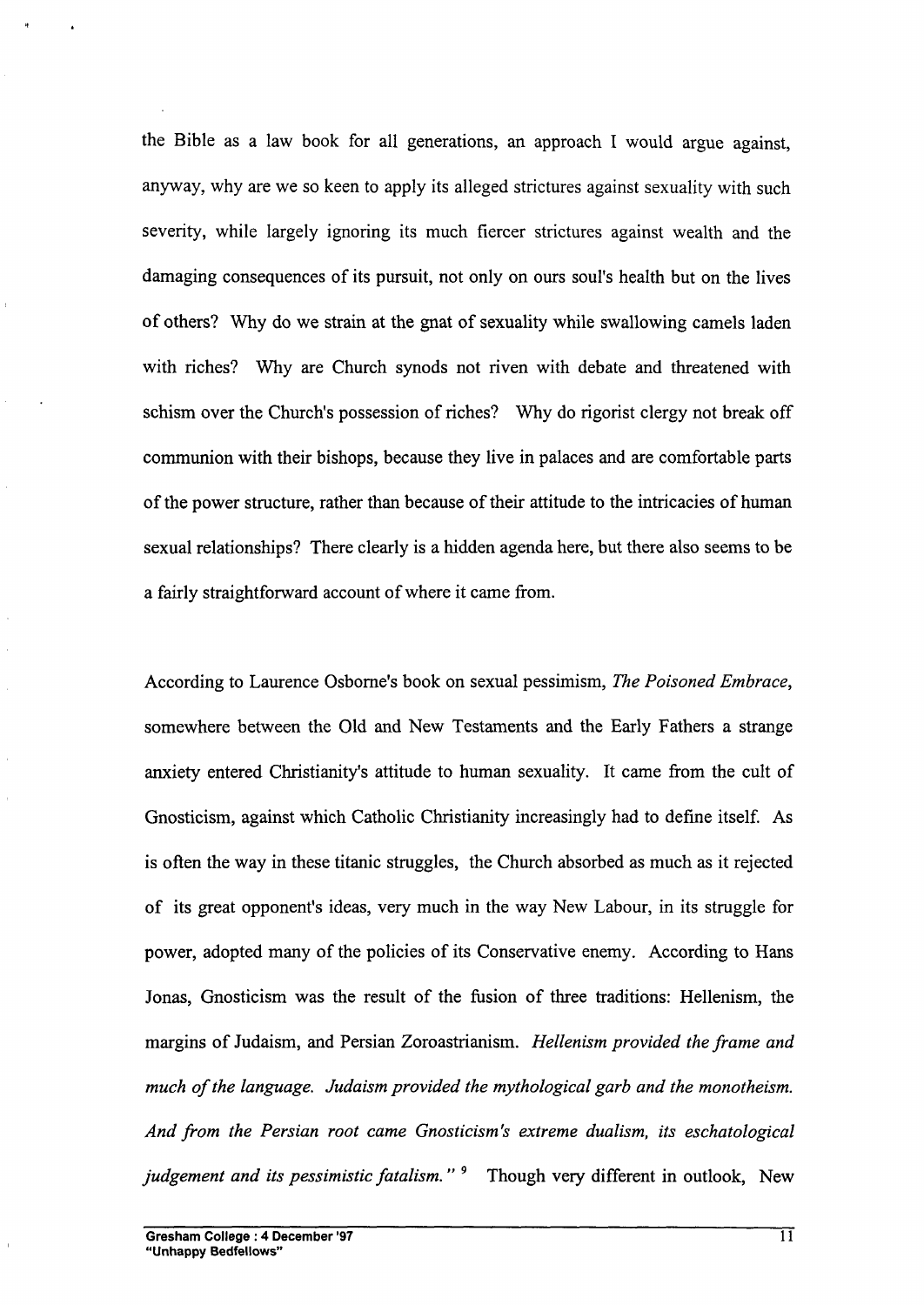Age spirituality provides us with a contemporary example of another eclectic quasi religion that has had a profound effect on Christianity. In fact, we might argue that the fundamental optimism of New Age spirituality has provided an external corrective to the pessimism that was intruded into Christianity from dualistic Gnosticism. Certainly, books like Matthew Fox's *Original Blessing* are self-conscious attempts to counter the ancient tradition in Christianity that is against the body and heavily emphasises human sinfulness at the expense of the doctrine of Creation as gift and blessing. Central to Gnostic teaching was a hatred of the body and its needs. A Gnostic text from the second century tells us: *...he who has loved the body, which comes from the deceit of love, remains wandering in the darkness, suflering in his senses the things of death... it is because the source of the individual body is that abhorrent darhess from which the moist nature comes and from which the body is produced 'in 'the–sensible-world, and by which death is nourished...this bondage of corruption, this cloak of darkness, this living death, this sensate corpse, this tomb you carry around with you, this robber who lives in your house who by the things it loves hates you...Such is the hateful tunic with which you have clothed yourself; it holds you down in a stranglehold. " '0*

Given this hysteria about the flesh, it is not surprising that the Gnostics persuaded themselves that they could be saved only by self-castration, Their excesses shocked even the most extreme Christian ascetics, but their own cult of virginity and distrust of the body had its origin, not in Scripture, but in the hypnotic fever of the very heresy they tried to oppose. It is impossible to account today for the success of Gnostic sexual pessimism in infiltrating early Christianity. Osborne wonders if the terror of

*..*

,. ,.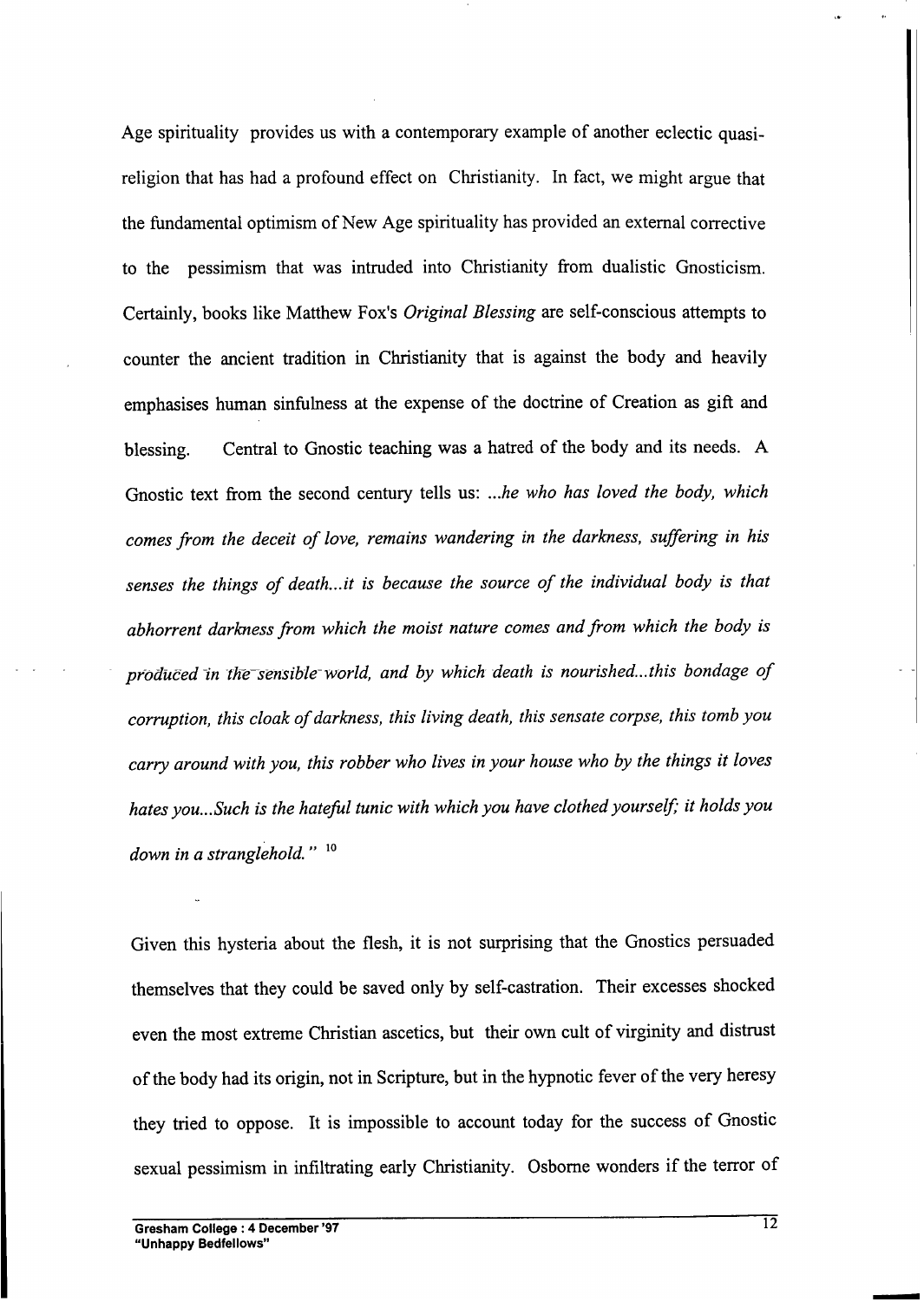the venereal diseases which the Roman Empire spread through rapid urbanization had something to do with it. We might also surmise that the emergence of a new and virulent strain of homophobia in the Church in our own time has something to do with the panic associated with AIDS and HIV. However we account for it, the Church's struggle with Gnosticism had a poisonous effect on the Christian attitude to human sexuality, though we should not ignore the gains as well as the losses. There is some evidence that the Church's pre-occupation with sex made the male of the human species more gentle, so the very heresy that maligned the female also served to protect her in hard times. History is full of these consoling ironies. It also shows us how Christianity has always been profoundly influenced by external factors and ideas, sometimes for good, sometimes for ill. That being the case, it seems appropriate to ask ourselves how we might develop a new ethic that will help us respond to the peculiar challenges of our own time. In the next lecture I shall make a few modest proposals in that direction.

#### @ Mchard Holloway

(41 11 words)

.

.

**<sup>&#</sup>x27; Arthur Schopenhauer. The World as Will and as Representation. Volume 2. Dover Publications. NY. 1966. page 532**

**<sup>2</sup>Schopenhauer. ibid. page 538.**

**<sup>3</sup> Ibid. 540**

**<sup>4</sup> Ibid. 551**

**<sup>5</sup> Ibid. page 556**

**<sup>6</sup> Michel Foucault. The Use of Pleasure. Penguin Books. 1992. page 50ff**

**<sup>7</sup> Laurence Osborne. The Poisoned Chalice. Vintage. 1994. page 68ff**

**<sup>6</sup> Foucault. ibid. page 116**

**gOsborne. ibid. page 10**

**lo Osborne. ibid. pp.13-14**